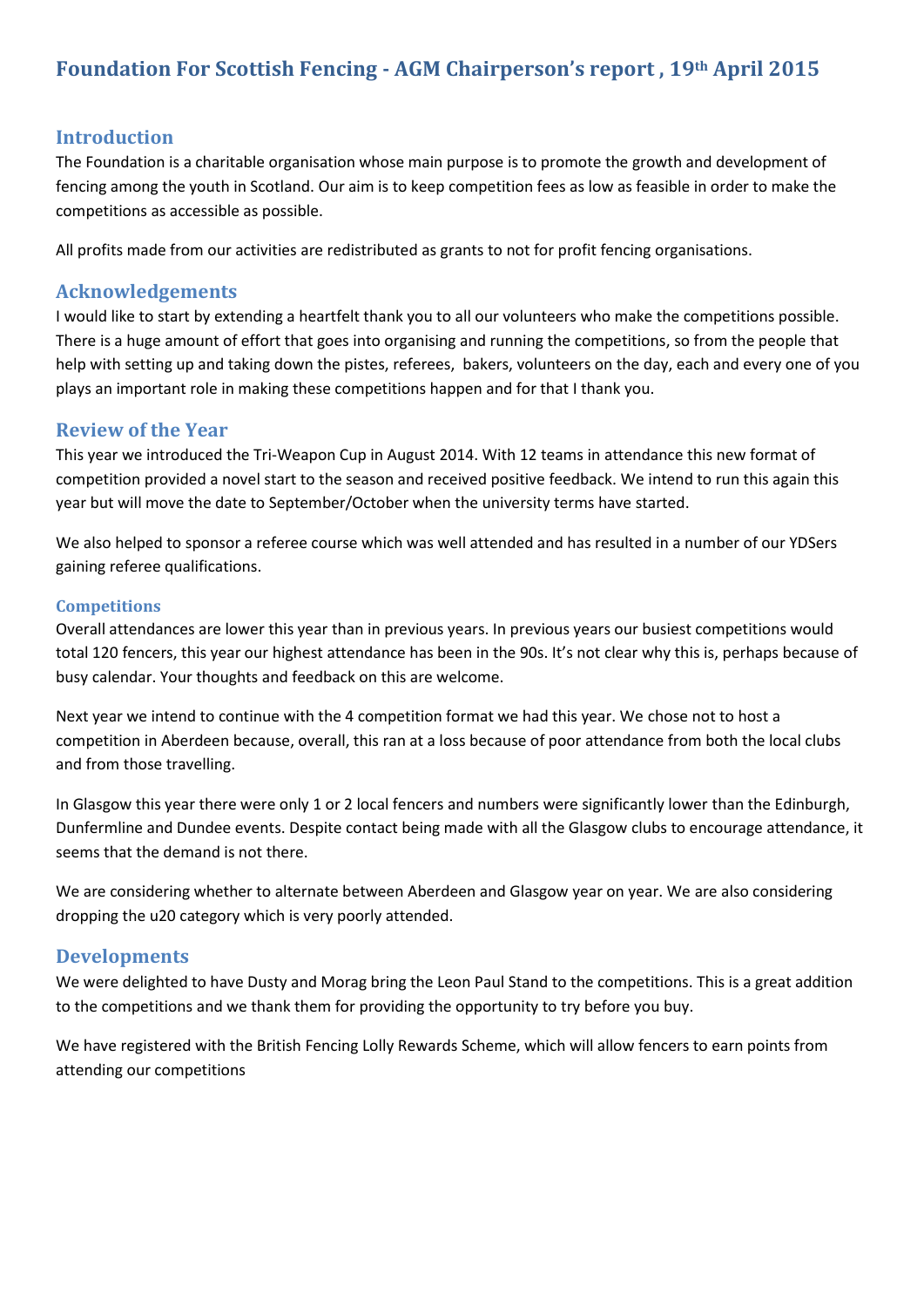## **Funding**

We were delighted and very grateful that Peter Smith nominated us for a grant from his employer Sandisk in return for his volunteer hours. This award of just over £400 is pending payment from Sandisk. The Foundation extends many thanks to Peter Smith for his volunteer hours and for the nomination.

Date Account Account Amount 18/05/2014 | Salle Holyrood equipment storage Cage | £366.00 20/05/2014 | Carnoustie HS Coaching Sleeves | £145.88 11/12/2014 | Salle Ossian/GUFC/HWFC sabre gloves | £1376.07 01/03/2015 Referee course (VAF grant money) paid as subsidy to participants of course £230.00 04/03/2015 | Referee course (VAF grant money) paid to Scottish Fencing to cover expenses £185.00 Total Awards E2302.95

Awards made between 01/04/2014 and 31/03/2015:

## **Looking Ahead**

We are in discussions with SF just now about proposals they have to develop youth fencing in Scotland by a possible change in age ranges to European odd age ranges. We are in preliminary discussions at the moment and details and practicalities of this need to be discussed and agreed.

## **Committee Posts**

One or two key members of the council have expressed their intention to wind down their involvement over the forthcoming year. Therefore it is vital that we get new people on board to allow us to maintain the competitions to the frequency and standard that they currently run.

There are a variety of roles to be filled and many ways in which you can help out, either on the day or outwith the competitions and I would urge you to put yourself forward. In particular it would be good to have representation from a bigger variety of clubs as currently over half of the committee is from WFFC.

## **Closing thanks**

On behalf of myself and the committee I would like to finish off by saying thanks to you all for your support, as either parent, coach, fencer or volunteer, it has been a very enjoyable season and we look forward to seeing you all again next year.

Marie Steele Chairperson Foundation for Scottish Fencing